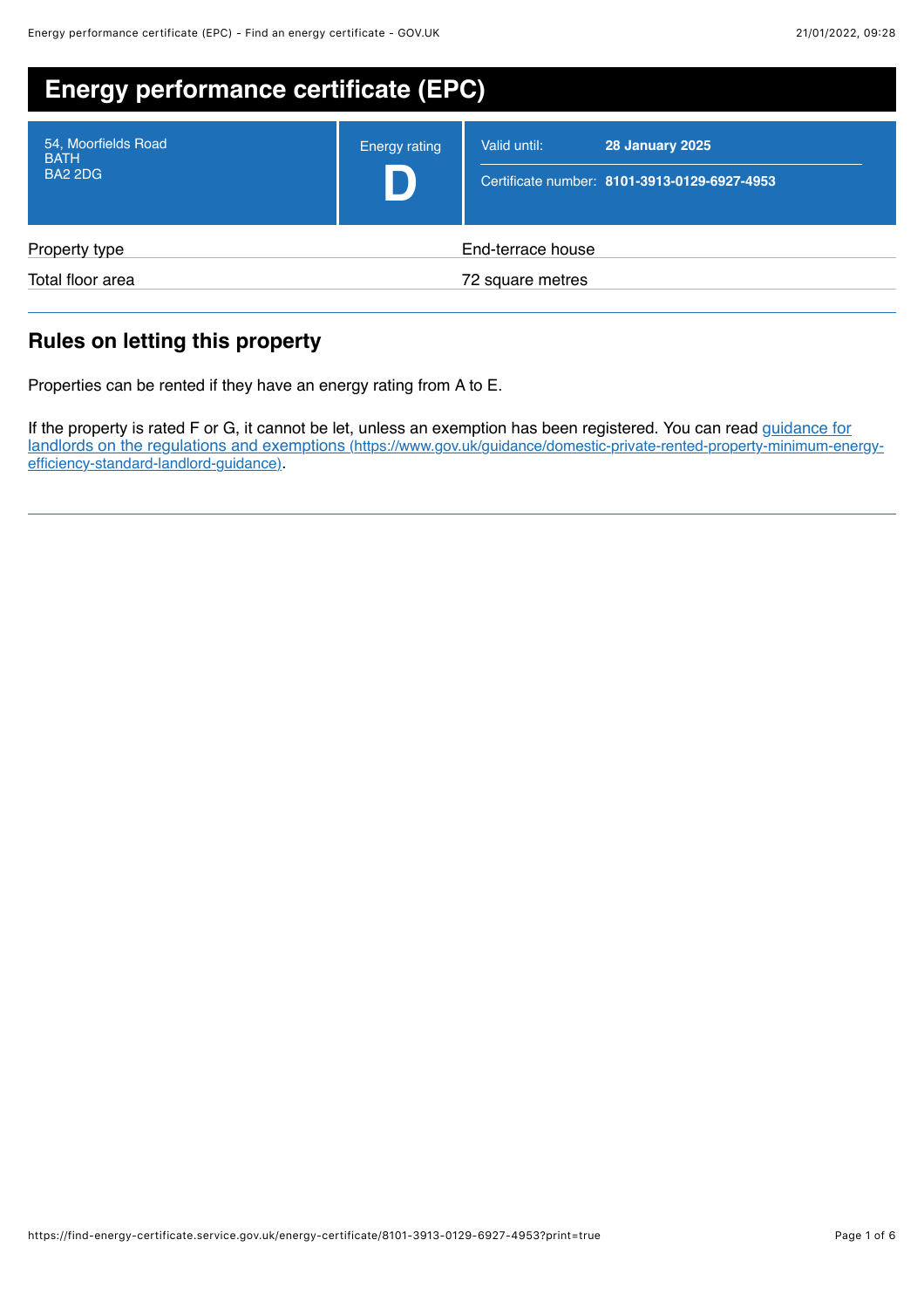# **Energy efficiency rating for this property**

This property's current energy rating is D. It has the potential to be B.

[See how to improve this property's energy performance.](#page-3-0)



The graph shows this property's current and potential energy efficiency.

Properties are given a rating from A (most efficient) to G (least efficient).

Properties are also given a score. The higher the number the lower your fuel bills are likely to be.

For properties in England and Wales:

the average energy rating is D the average energy score is 60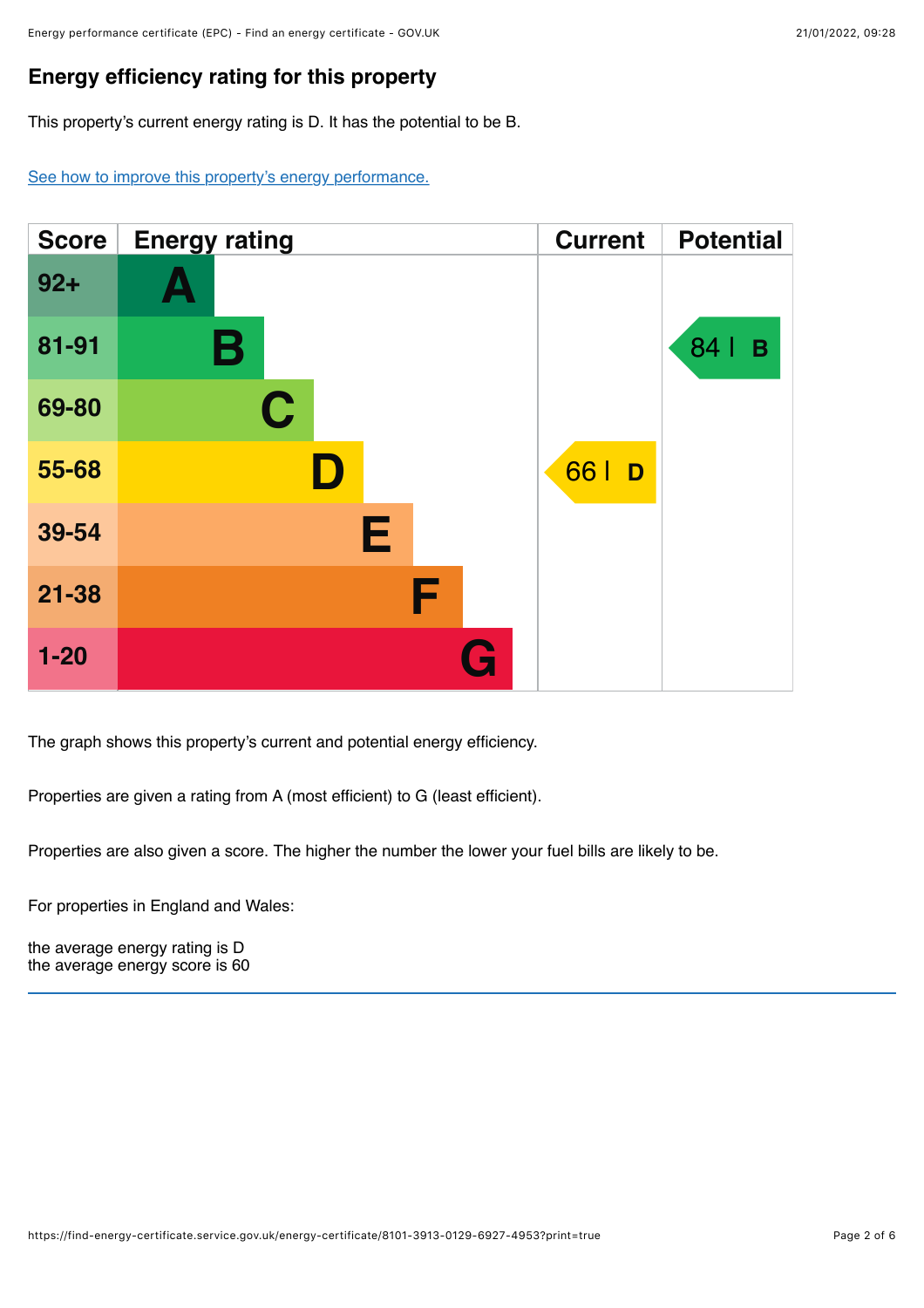# **Breakdown of property's energy performance**

This section shows the energy performance for features of this property. The assessment does not consider the condition of a feature and how well it is working.

Each feature is assessed as one of the following:

- very good (most efficient)
- good  $\bullet$
- average
- poor
- very poor (least efficient)

When the description says "assumed", it means that the feature could not be inspected and an assumption has been made based on the property's age and type.

| <b>Feature</b>       | <b>Description</b>                          | Rating    |
|----------------------|---------------------------------------------|-----------|
| Wall                 | Cavity wall, filled cavity                  | Good      |
| Roof                 | Pitched, 200 mm loft insulation             | Good      |
| Roof                 | Pitched, no insulation (assumed)            | Very poor |
| Window               | Fully double glazed                         | Average   |
| Main heating         | Boiler and radiators, mains gas             | Good      |
| Main heating control | Programmer, TRVs and bypass                 | Average   |
| Hot water            | From main system                            | Good      |
| Lighting             | Low energy lighting in 75% of fixed outlets | Very good |
| Floor                | Solid, no insulation (assumed)              | N/A       |
| Secondary heating    | Room heaters, mains gas                     | N/A       |

## **Primary energy use**

The primary energy use for this property per year is 241 kilowatt hours per square metre (kWh/m2).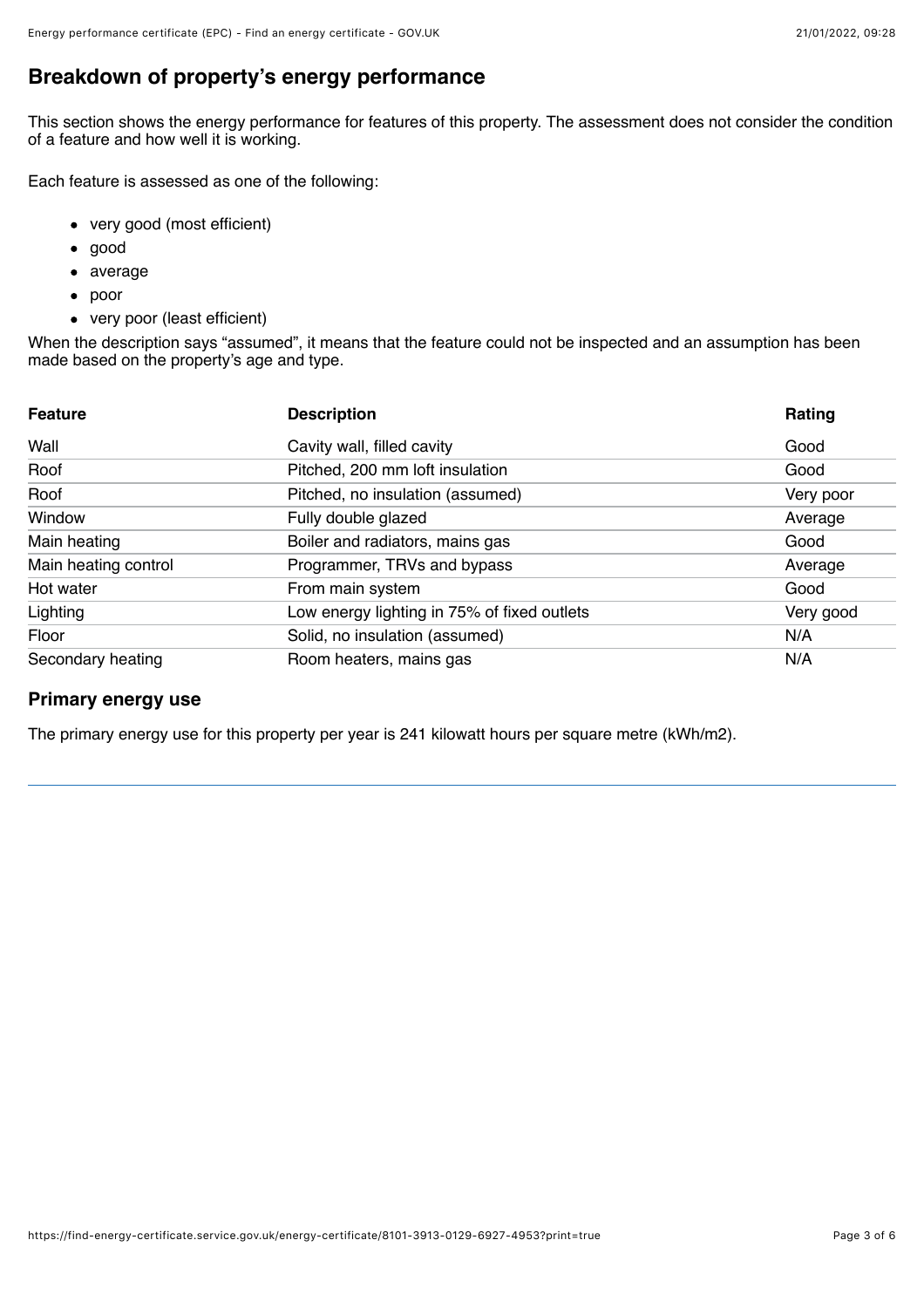## **Environmental impact of this property**

This property's current environmental impact rating is D. It has the potential to be B.

Properties are rated in a scale from A to G based on how much carbon dioxide (CO2) they produce.

Properties with an A rating produce less CO2 than G rated properties.

| An average household produces        | 6 tonnes of CO2   |
|--------------------------------------|-------------------|
| This property produces               | 3.1 tonnes of CO2 |
| This property's potential production | 1.3 tonnes of CO2 |

By making the <u>recommended changes</u>, you could reduce this property's CO2 emissions by 1.8 tonnes per year. This will help to protect the environment.

Environmental impact ratings are based on assumptions about average occupancy and energy use. They may not reflect how energy is consumed by the people living at the property.

## <span id="page-3-0"></span>**How to improve this property's energy performance**

Making any of the recommended changes will improve this property's energy efficiency.

If you make all of the recommended changes, this will improve the property's energy rating and score from D (66) to B (84).

| Recommendation                        | <b>Typical installation cost</b> | <b>Typical yearly saving</b> |
|---------------------------------------|----------------------------------|------------------------------|
| 1. Floor insulation (solid floor)     | £4,000 - £6,000                  | £43                          |
| 2. Heating controls (room thermostat) | £350 - £450                      | £26                          |
| 3. Condensing boiler                  | £2,200 - £3,000                  | £48                          |
| 4. Solar water heating                | £4,000 - £6,000                  | £34                          |
| 5. Solar photovoltaic panels          | £5,000 - £8,000                  | £275                         |

#### **Paying for energy improvements**

[Find energy grants and ways to save energy in your home. \(https://www.gov.uk/improve-energy-efficiency\)](https://www.gov.uk/improve-energy-efficiency)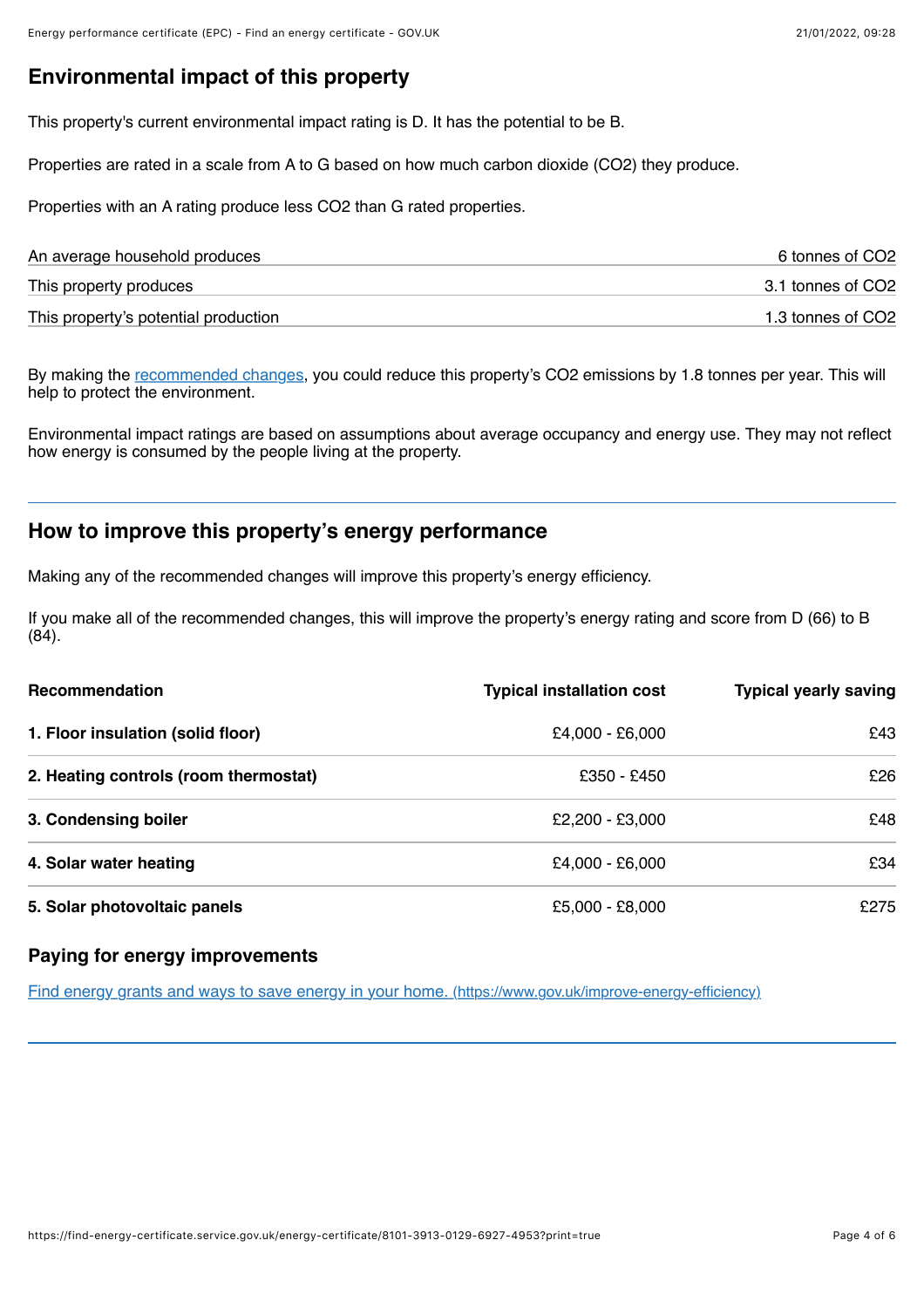# **Estimated energy use and potential savings**

| Estimated yearly energy cost for this property |  |
|------------------------------------------------|--|
| Potential saving                               |  |

The estimated cost shows how much the average household would spend in this property for heating, lighting and hot water. It is not based on how energy is used by the people living at the property.

[The estimated saving is based on making all of the recommendations in how to improve this property's energy](#page-3-0) performance.

For advice on how to reduce your energy bills visit [Simple Energy Advice \(https://www.simpleenergyadvice.org.uk/\)](https://www.simpleenergyadvice.org.uk/).

#### **Heating use in this property**

Heating a property usually makes up the majority of energy costs.

#### **Estimated energy used to heat this property**

| Space heating | 7429 kWh per year |
|---------------|-------------------|
| Water heating | 2032 kWh per year |

## Potential energy savings by installing insulation

| <b>Type of insulation</b> | Amount of energy saved |
|---------------------------|------------------------|
|                           |                        |

**Loft insulation** 374 kWh per year

You might be able to receive [Renewable Heat Incentive payments \(https://www.gov.uk/domestic-renewable-heat-incentive\).](https://www.gov.uk/domestic-renewable-heat-incentive) This will help to reduce carbon emissions by replacing your existing heating system with one that generates renewable heat. The estimated energy required for space and water heating will form the basis of the payments.